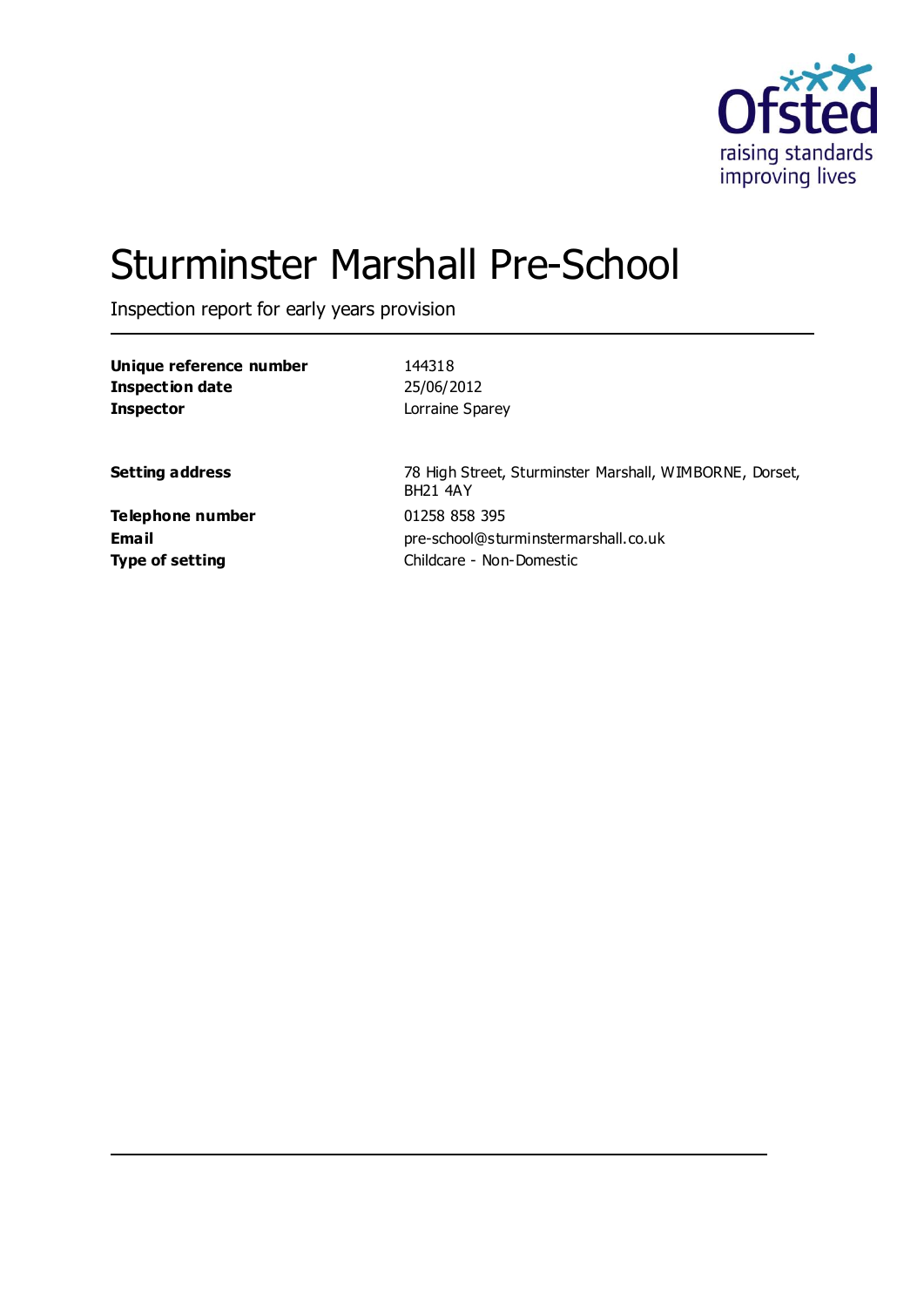The Office for Standards in Education, Children's Services and Skills (Ofsted) regulates and inspects to achieve excellence in the care of children and young people, and in education and skills for learners of all ages. It regulates and inspects childcare and children's social care, and inspects the Children and Family Court Advisory Support Service (Cafcass), schools, colleges, initial teacher training, work-based learning and skills training, adult and community learning, and education and training in prisons and other secure establishments. It assesses council children's services, and inspects services for looked after children, safeguarding and child protection.

If you would like a copy of this document in a different format, such as large print or Braille, please telephone 0300 123 1231, or email enquiries@ofsted.gov.uk.

You may copy all or parts of this document for non-commercial educational purposes, as long as you give details of the source and date of publication and do not alter the information in any way.

T: 0300 123 1231 Textphone: 0161 618 8524 E: enquiries@ofsted.gov.uk W: [www.ofsted.gov.uk](http://www.ofsted.gov.uk/)

© Crown copyright 2012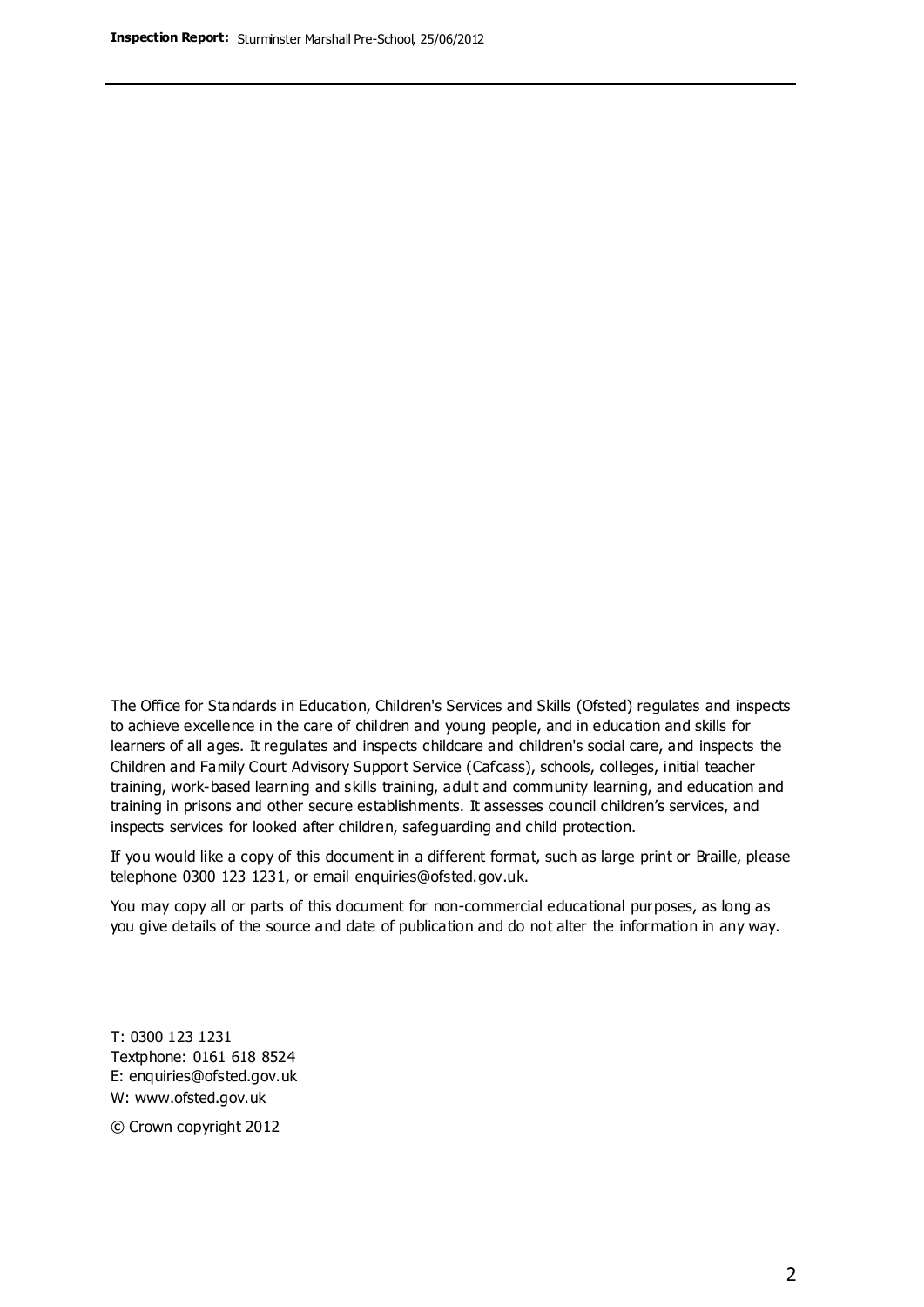#### **Introduction**

This inspection was carried out by Ofsted under Sections 49 and 50 of the Childcare Act 2006 on the quality and standards of the registered early years provision. 'Early years provision' refers to provision regulated by Ofsted for children from birth to 31 August following their fifth birthday (the early years age group). The registered person must ensure that this provision complies with the statutory framework for children's learning, development and welfare, known as the *Early* Years Foundation Stage.

The provider must provide a copy of this report to all parents with children at the setting where reasonably practicable. The provider must provide a copy of the report to any other person who asks for one, but may charge a fee for this service (The Childcare (Inspection) Regulations 2008 regulations 9 and 10).

The setting also makes provision for children older than the early years age group which is registered on the voluntary and/or compulsory part(s) of the Childcare Register. This report does not include an evaluation of that provision, but a comment about compliance with the requirements of the Childcare Register is included in Annex B.

Please see our website for more information about each childcare provider. We publish inspection reports, conditions of registration and details of complaints we receive where we or the provider take action to meet the requirements of registration.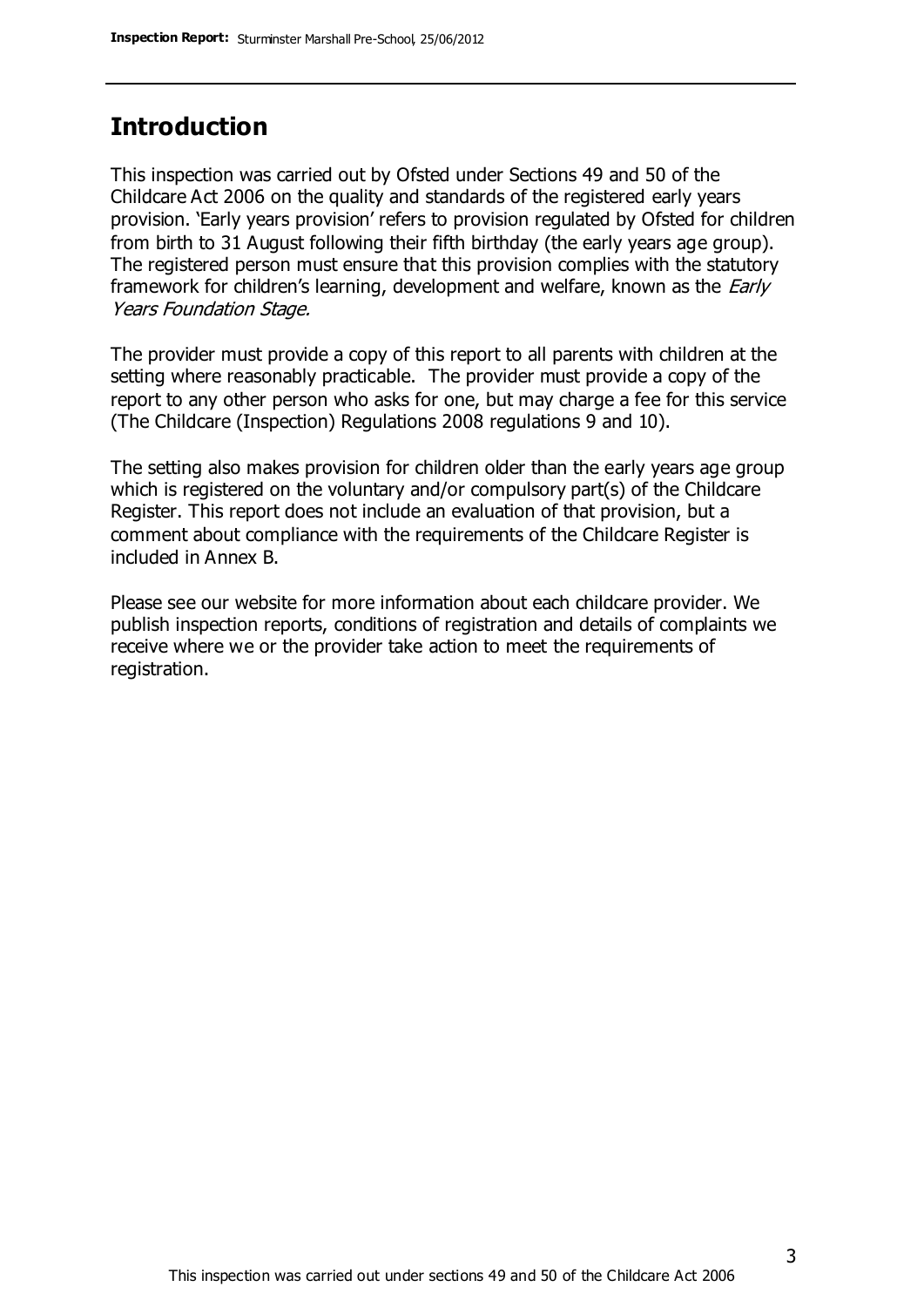### **Description of the setting**

Sturminster Marshall Pre-School was established in 1973. It is run by a committee and operates from a self-contained unit in the grounds of Sturminster Marshall First School, near Wimborne, Dorset. Children have access to two secure outside play areas. The pre-school is open from Monday to Friday during term time and is open from 9am to 3pm. Children can attend a variety of sessions including the morning or afternoon. The pre-school is registered on the Early Years Register and the compulsory and voluntary parts of the Childcare Register. A maximum of 32 children aged under eight years may attend at any one time. There are currently 35 children on roll aged from two to five years. Funding for early education is available for children aged three and four years.

There are three staff employed to work directly with the children. They are all qualified with relevant early years qualifications. In addition the pre-school employs an administrative assistant.

### **The overall effectiveness of the early years provision**

Overall the quality of the provision is good.

Children are confident and keen to learn in the inclusive and stimulating environment. Staff know the children's individual needs well and as a result children make good progress in their learning and development. Overall, staff organise the routines to meet the needs of the children. In general, there are good induction and appraisal systems to enable staff to carry out their role and responsibility. There are good systems in place to involve staff, parents and children in the decision-making. Consequently, they are well placed to make continuous improvement.

#### **What steps need to be taken to improve provision further?**

To further improve the early years provision the registered person should:

- give children time to pursue their learning without interruption, and to return to activities
- review the induction systems to enable all staff to have a clear understanding of their roles and responsibilities particularly with regard to bank staff.

### **The effectiveness of leadership and management of the early years provision**

Staff demonstrate good knowledge and understanding of safeguarding children. The manager has attended many courses including Safer Recruitment. All staff update their training to keep their knowledge and understanding up to date. The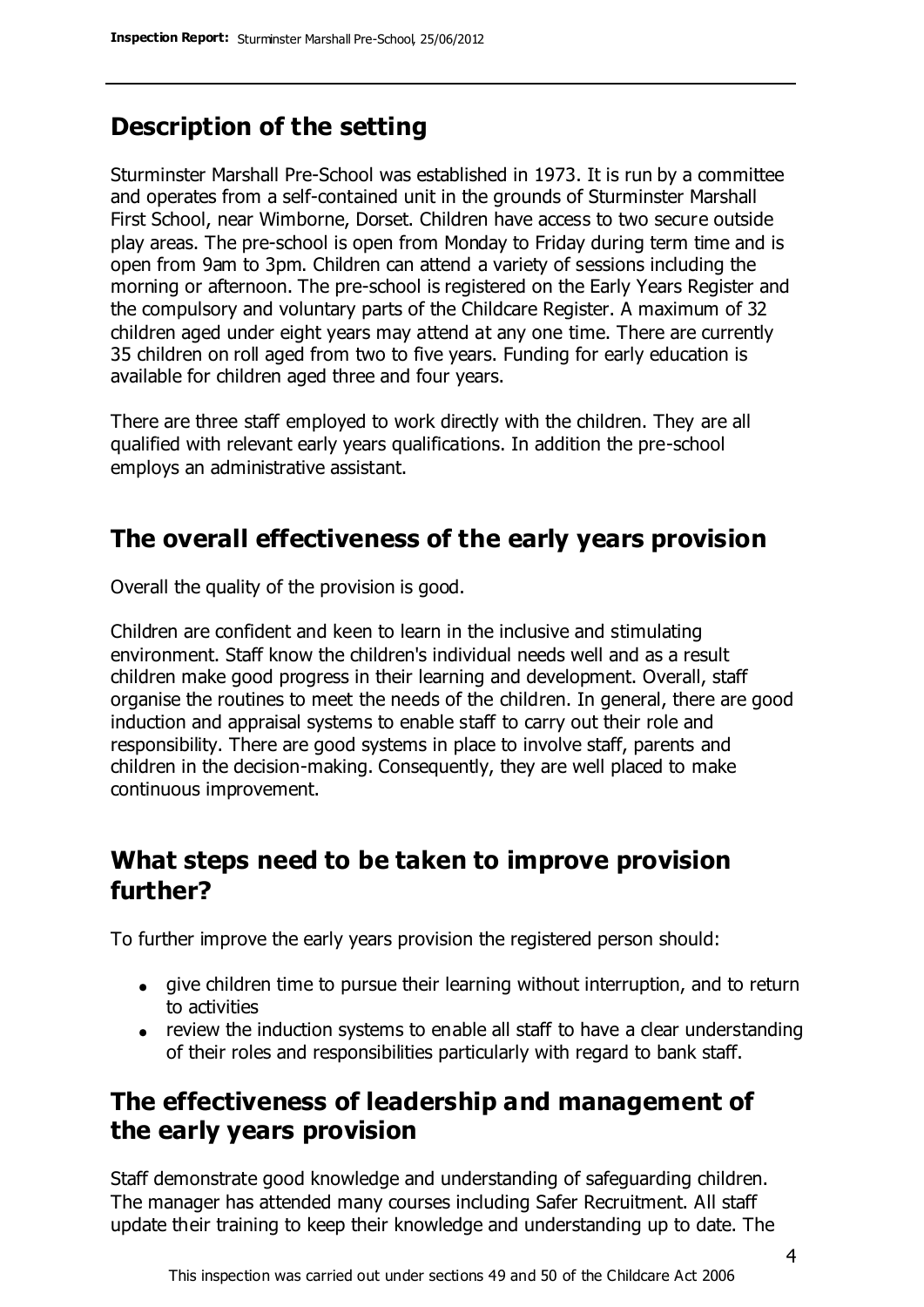committee are aware of their responsibilities with regard to safeguarding children. Rigorous and robust recruitment and vetting procedures enable management to make sure staff are suitable for their role. There are clear induction and appraisal systems. However, at times some casual staff are not fully aware of their role and responsibility. Detailed risk assessments and daily safety checks enable staff to provide a safe and secure environment.

There are a good range of resources accessible to the children both in the preschool and the gardens. Staff provide good levels of support and are generally well-organised with the daily routines. However, at times the pre-school routine means that children are unable to continue with their chosen activity, as they are called away to have a snack or listen to a story. There is a good range of resources providing positive images of many aspects of our diverse society. These enable children to learn, respect and value others. In addition there are good systems in place for staff to gather information about children's individual needs to enable them to meet them.

There are effective systems to monitor and evaluate the provision. These include management and staff completing the Ofsted self-evaluation. Parents regularly complete questionnaires to enable them to be involved in the decision-making. Staff review the sessions to support children's interests within the planning. Visits from the early years staff provide opportunities to critically evaluate the whole of the provision. Consequently, staff demonstrate good understanding of the preschool's strengths and areas they need to develop.

Staff develop positive relationships with parents and carers. Policies and procedures enable parents to understand the staff's role and responsibility. There is good quality information about the pre-school provision and how parents can become involved in the setting. Parents report that they are pleased with the progress their children are making and feel the staff support the whole family. Staff have good relationships with the school and other early years professionals and providers. This supports a consistent approach to children's learning.

### **The quality and standards of the early years provision and outcomes for children**

Children thoroughly enjoy their time at the pre-school. They eagerly peer through the window excitedly waiting to go in. Children quickly engage in a range of activities of their own choice. For example, a child is keen to show a member of staff how they can complete a 35 piece puzzle. At registration time children are eager to tell their friends their news. A child talks about how they have learnt to ride their bike without stabilisers. Another child talks about how they made a boat at home. Staff show genuine interest and help children in learning to take turns. Children understand when they hold 'Mr Tig Tog' a soft toy dog it is their turn to talk. After the register children are encouraged to count how many children are present.

Children enjoy being creative and making cards for their parents. A child asks for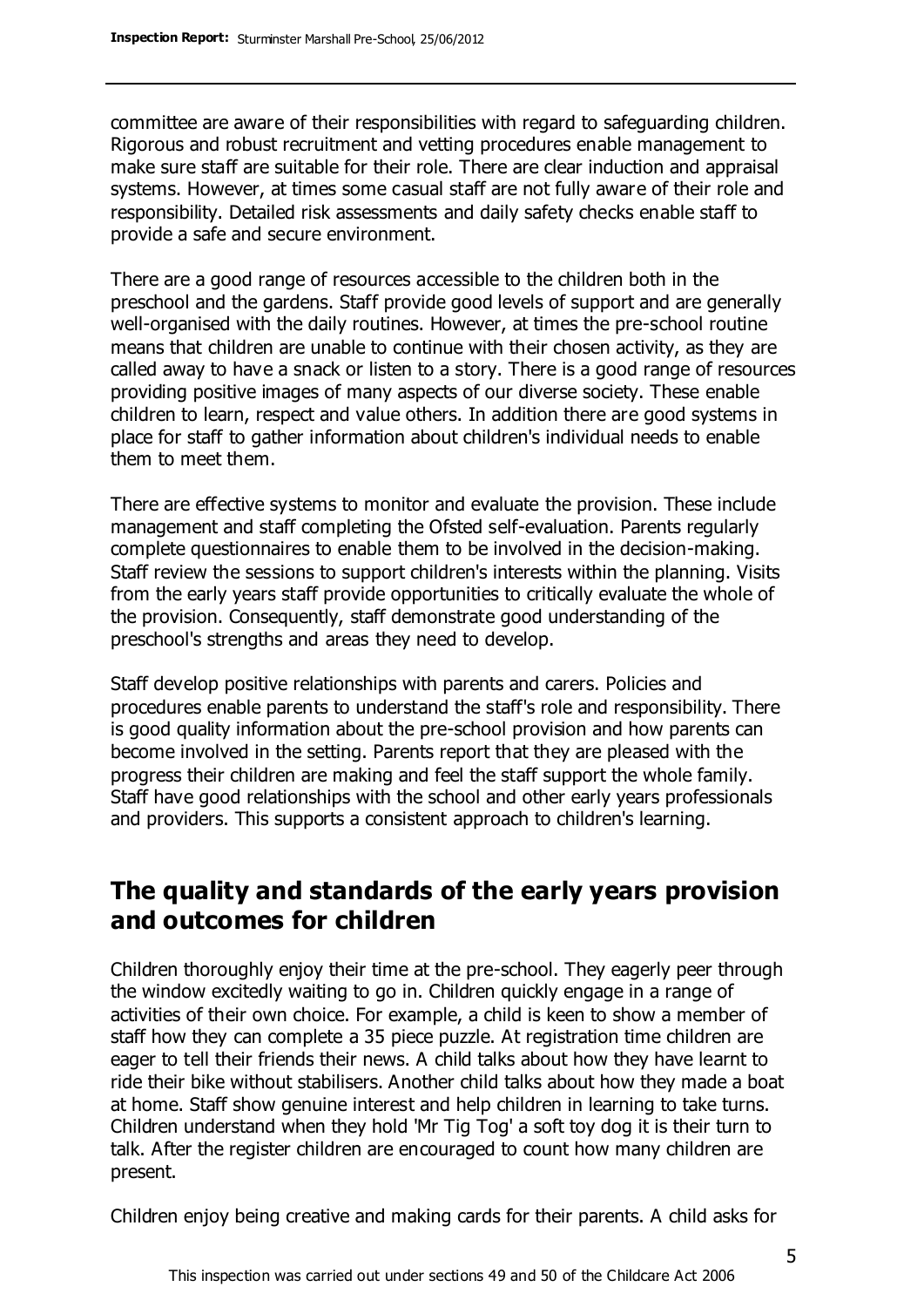help to write a message on the card and staff write it out for them to copy. The child shows good concentration writing the letters and drawing a picture for their mummy. Children thoroughly enjoy making models with recyclable materials. A child spends time making a duck pond. They find some card and paper, sticking it together before painting the pond blue. They decide the ducks will need help to cross the pond attaching wool. They tell an adult 'I can use tape to stick it down' demonstrating good knowledge of problem solving. Children show high levels of confidence to find resources they need to complete their models. Some children enjoy experimenting with paint, putting on their hands and making marks on the paper. In the outdoor play house children enjoy acting out familiar roles and confidently use the dressing up clothes and material to support their play. They invite adults to join in. Children show they are confident and independent learners demonstrating good skills for their future learning.

Staff have a secure knowledge of the Early Years Foundation Stage framework. Children have their own key person who works closely with their parents to complete observations and assessments. The information is used to effectively plan the next steps in their development. Children are encouraged to be involved in completing their learning journeys. A child asks a member of staff if they can take photographs to put in their learning journey. A member of staff finds the digital camera and the child delights in taking lots of different pictures and showing them to staff.

Children have good opportunities to learn about healthy lifestyles. They play in the fresh air on a daily basis and use the school field for further physical activities. They practice running races and jumping in and out of the hoops showing good control over their bodies. Children climb confidently on the climbing frame learning how to use equipment safely. Children benefit from healthy and nutritious snacks and are confident to independently pour their own drinks throughout the session. They know and understand the safety rules. A child confidently tells an adult, 'We need to sit on our bottoms and use our listening ears and not run indoors'. Children's behaviour is good. They show kindness towards each other. A four-yearold takes the hand of the two-year-old and shows them how to fill the watering can. A member of staff praises them, thanking them for being kind. Staff are positive role models and children benefit from their consistent use of praise and encouragement.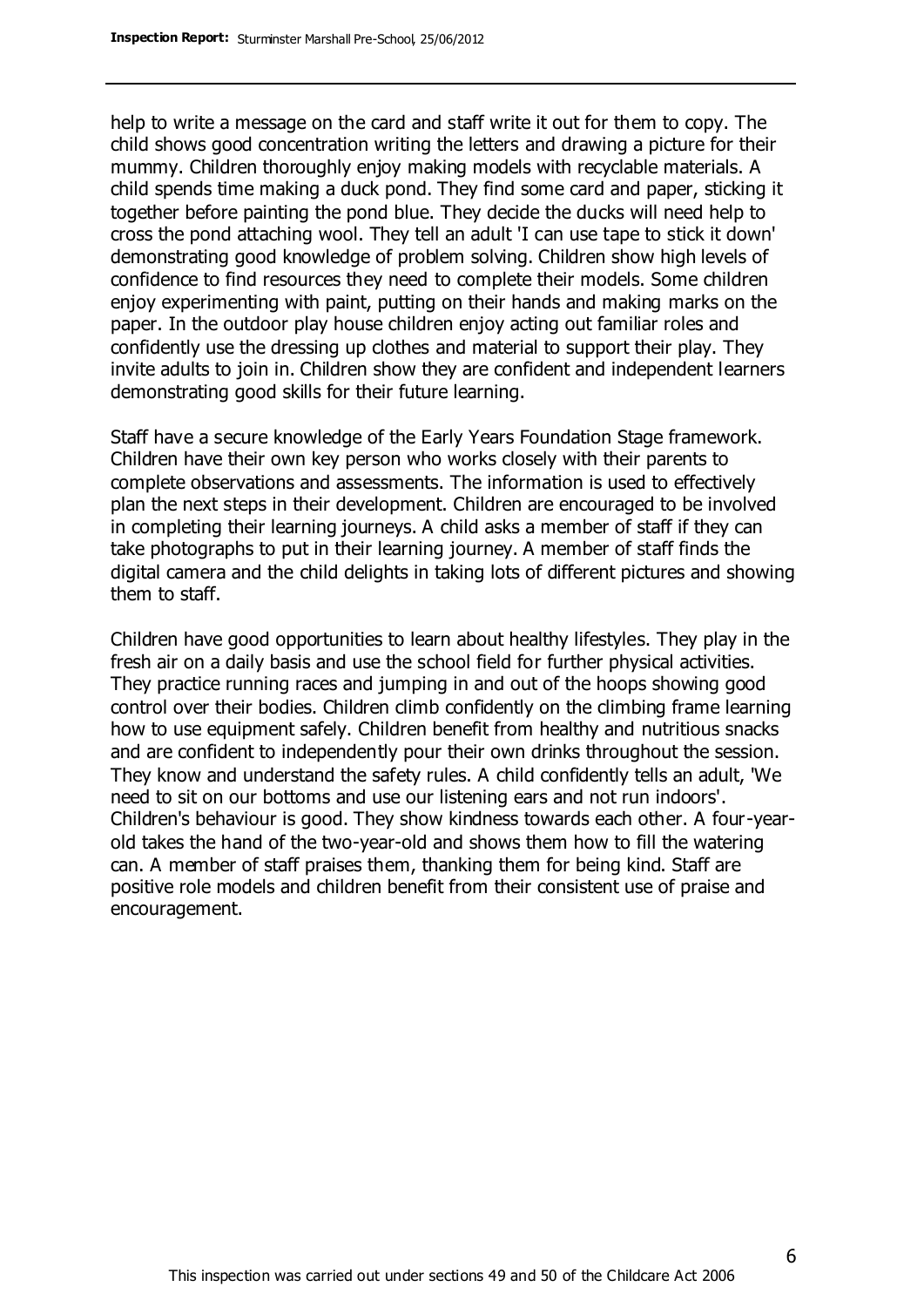### **Annex A: record of inspection judgements**

#### **The key inspection judgements and what they mean**

Grade 1 is Outstanding: this aspect of the provision is of exceptionally high quality Grade 2 is Good: this aspect of the provision is strong Grade 3 is Satisfactory: this aspect of the provision is sound Grade 4 is Inadequate: this aspect of the provision is not good enough

#### **The overall effectiveness of the early years provision**

| How well does the setting meet the needs of the<br>children in the Early Years Foundation Stage? |  |
|--------------------------------------------------------------------------------------------------|--|
| The capacity of the provision to maintain continuous                                             |  |
| improvement                                                                                      |  |

#### **The effectiveness of leadership and management of the early years provision**

| The effectiveness of leadership and management of the             |  |
|-------------------------------------------------------------------|--|
| <b>Early Years Foundation Stage</b>                               |  |
| The effectiveness of leadership and management in embedding       |  |
| ambition and driving improvement                                  |  |
| The effectiveness with which the setting deploys resources        |  |
| The effectiveness with which the setting promotes equality and    |  |
| diversity                                                         |  |
| The effectiveness of safeguarding                                 |  |
| The effectiveness of the setting's self-evaluation, including the |  |
| steps taken to promote improvement                                |  |
| The effectiveness of partnerships                                 |  |
| The effectiveness of the setting's engagement with parents and    |  |
| carers                                                            |  |

#### **The quality of the provision in the Early Years Foundation Stage**

The quality of the provision in the Early Years Foundation Stage  $\vert$  2

#### **Outcomes for children in the Early Years Foundation Stage**

| <b>Outcomes for children in the Early Years Foundation</b>    |  |
|---------------------------------------------------------------|--|
| <b>Stage</b>                                                  |  |
| The extent to which children achieve and enjoy their learning |  |
| The extent to which children feel safe                        |  |
| The extent to which children adopt healthy lifestyles         |  |
| The extent to which children make a positive contribution     |  |
| The extent to which children develop skills for the future    |  |

Any complaints about the inspection or report should be made following the procedures set out in the guidance available from Ofsted's website: www.ofsted.gov.uk